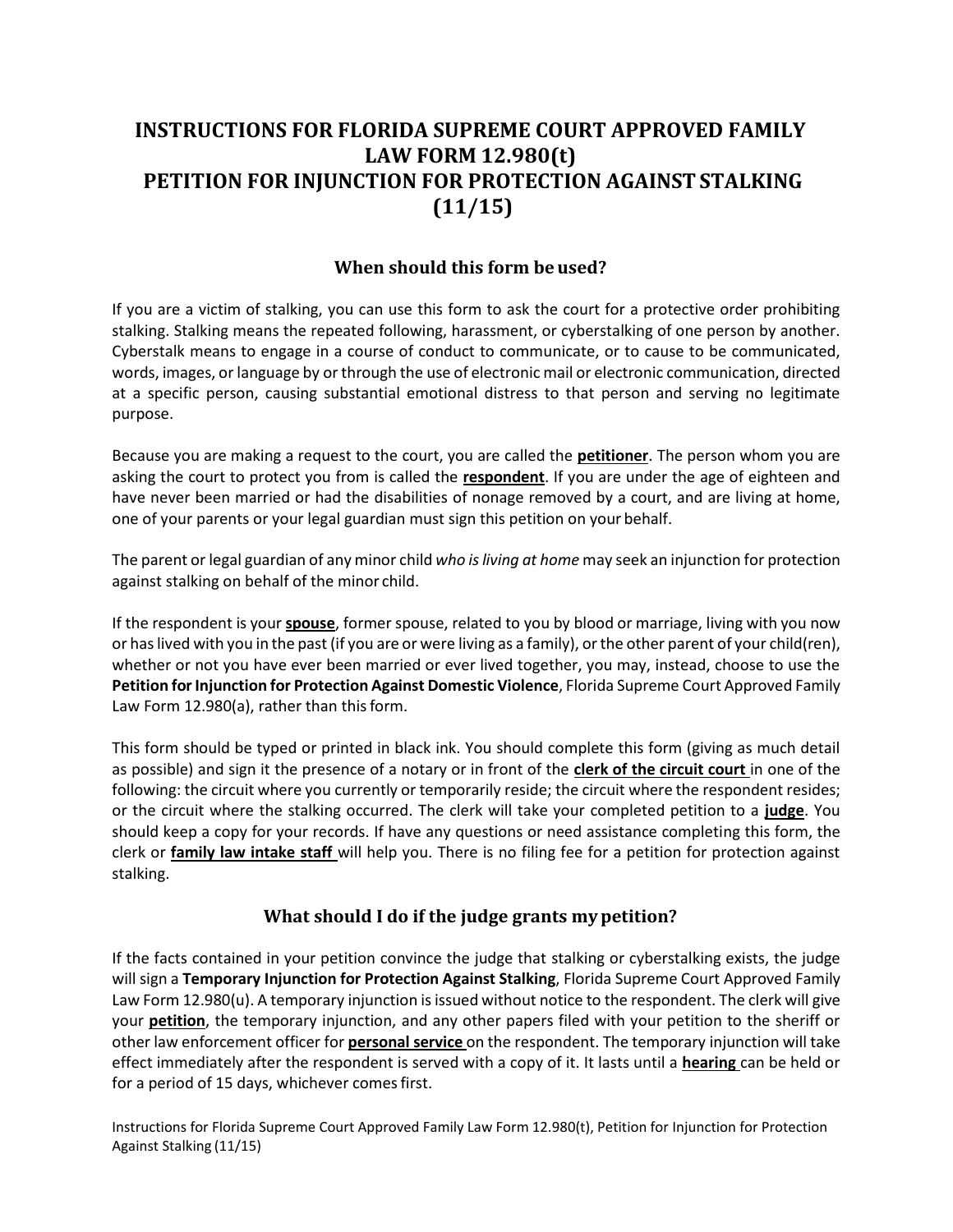The court may extend the temporary injunction beyond 15 days for a good reason, which may include failure to obtain **service** on the respondent.

The temporary injunction is issued **ex parte**. This means that the judge has considered only the information presented by one side--YOU. Section I of the temporary injunction gives a date that you should appear in court for a hearing. You will be expected to testify about the facts in your petition. The respondent will be given the opportunity to testify at this hearing also. At the hearing, the judge will decide whether to issue a **Final Judgment of Injunction for Protection Against Stalking (After Notice)**, Florida Supreme Court Approved Family Law Form 12.980(v), which will remain in effect for a specific time period or until modified or dissolved by the court. **If either you or the respondent do not appear at the hearing, the temporary injunction may be continued in force, extended, or dismissed, and/or additional orders may be granted, including entry of a permanent injunction and the imposition of court costs. You and the respondent will be bound by the terms of any injunction or order issued at the finalhearing.**

### **IF EITHER YOU OR THE RESPONDENT DO NOT APPEAR AT THE FINAL HEARING, YOU WILL BOTH BE BOUND BY THE TERMS OF ANY INJUNCTION OR ORDER ISSUED IN THISMATTER.**

If the judge signs a temporary or final injunction, the clerk will provide you with the necessary copies. **Make sure that you keep one certified copy of the injunction with you at alltimes**!

## **What can I do if the judge denies my petitionor does not issue a Temporary Injunction?**

If your petition is denied, you may amend your petition by filing a **Supplemental Affidavit in Support of Petition for Injunction for Protection**, Florida Supreme Court Approved Family Law Form 12.980(g). If the only ground for not granting an ex parte temporary injunction is no appearance of immediate and present danger of stalking, the court shall set a full hearing on your petition for injunction at the earliest possible time. The respondent will be notified by **personal service** of your petition and the hearing. You must attend the hearing, present facts, and bring evidence that supports your petition; failure to attend the hearing may result in dismissal of your petition.

## **Where can I look for moreinformation?**

**Before proceeding, you should read General Information for Self-Represented Litigants found at the beginning of these forms.** The words that are in **bold underline** are defined in that section. The clerk of the circuit court or **family law intake staff** will help you complete any necessary forms. For further information, see Section 784.0485, Florida Statutes, and Rule 12.610, Florida Family Law Rules of Procedure.

## **IMPORTANT INFORMATION REGARDING E-FILING**

The Florida Rules of Judicial Administration now require that all petitions, pleadings, and documents be filed electronically except in certain circumstances. **Self-represented litigants may file petitions or other** 

Instructions for Florida Supreme Court Approved Family Law Form 12.980(t), Petition for Injunction for Protection Against Stalking (11/15)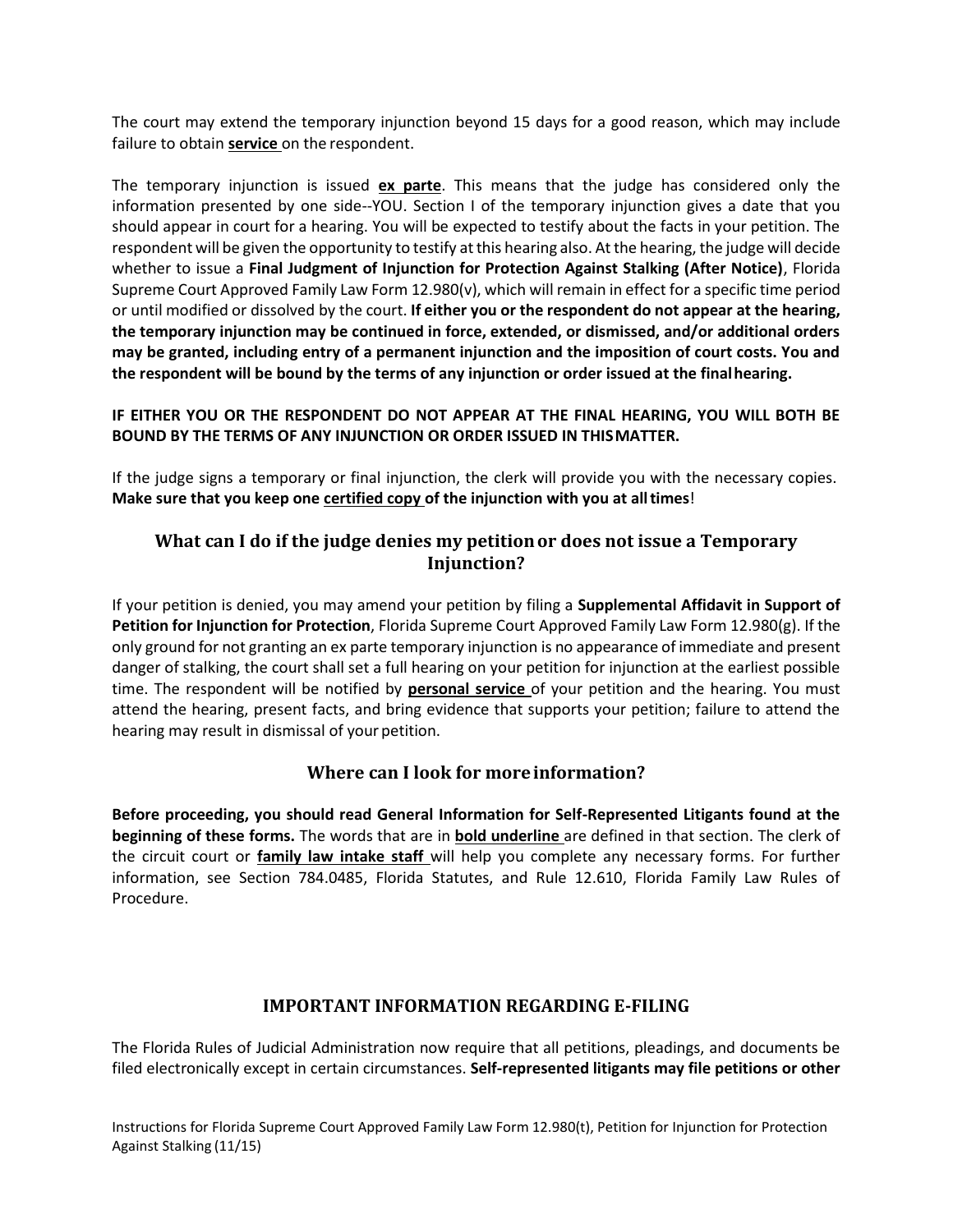**pleadings or documents electronically; however, they are not required to do so.** If you choose to file your pleadings or other documents electronically, you must do so in accordance with Florida Rule of Judicial Administration 2.525, and you must follow the procedures of the judicial circuit in which you file. **The rules and procedures should be carefully read andfollowed.**

## **IMPORTANT INFORMATION REGARDING E-SERVICE ELECTION**

After the initial service of process of the petition or supplemental petition by the Sheriff or certified process server, the Florida Rules of Judicial Administration now require that all documents required or permitted to be served on the other party must be served by electronic mail (e-mail) except in certain circumstances. **You must strictly comply with the format requirements set forth in the Rules of Judicial**  Administration. If you elect to participate in electronic service, which means serving or receiving pleadings by electronic mail (e-mail), or through the Florida Courts E-Filing Portal, you **must** review Florida Rule of Judicial Administration 2.516. You may find this rule at [www.flcourts.org](http://www.flcourts.org/) through the link to the Rules of Judicial Administration provided under either Family Law Forms: Getting Started, or Rules of Court in the A-Z Topical Index.

**SELF-REPRESENTED LITIGANTS MAY SERVE DOCUMENTS BY E-MAIL; HOWEVER, THEY ARE NOT REQUIRED TO DO SO.** If a self-represented litigant elects to serve and receive documents by e-mail, the procedures must always be followed once the initial election ismade.

To serve and receive documents by e-mail, you must designate your e-mail addresses by using the **Designation of Current Mailing and E-mail Address**, Florida Supreme Court Approved Family Law Form 12.915, and you must provide your e-mail address on each form on which your signature appears. Please **CAREFULLY** read the rules and instructions for: **Certificate of Service (General),** Florida Supreme Court Approved Family Law Form 12.914; **Designation of Current Mailing and E-mail Address**, Florida Supreme Court Approved Family Law Form 12.915; and Florida Rule of Judicial Administration2.516.

# **Special Notes**

If you require that your address be confidential for safety reasons, you should complete a **Request for Confidential Filing of Address**, Florida Supreme Court Approved Family Law Form 12.980(h), and file it with the clerk of the circuit. You should then write confidential in the space provided on thepetition.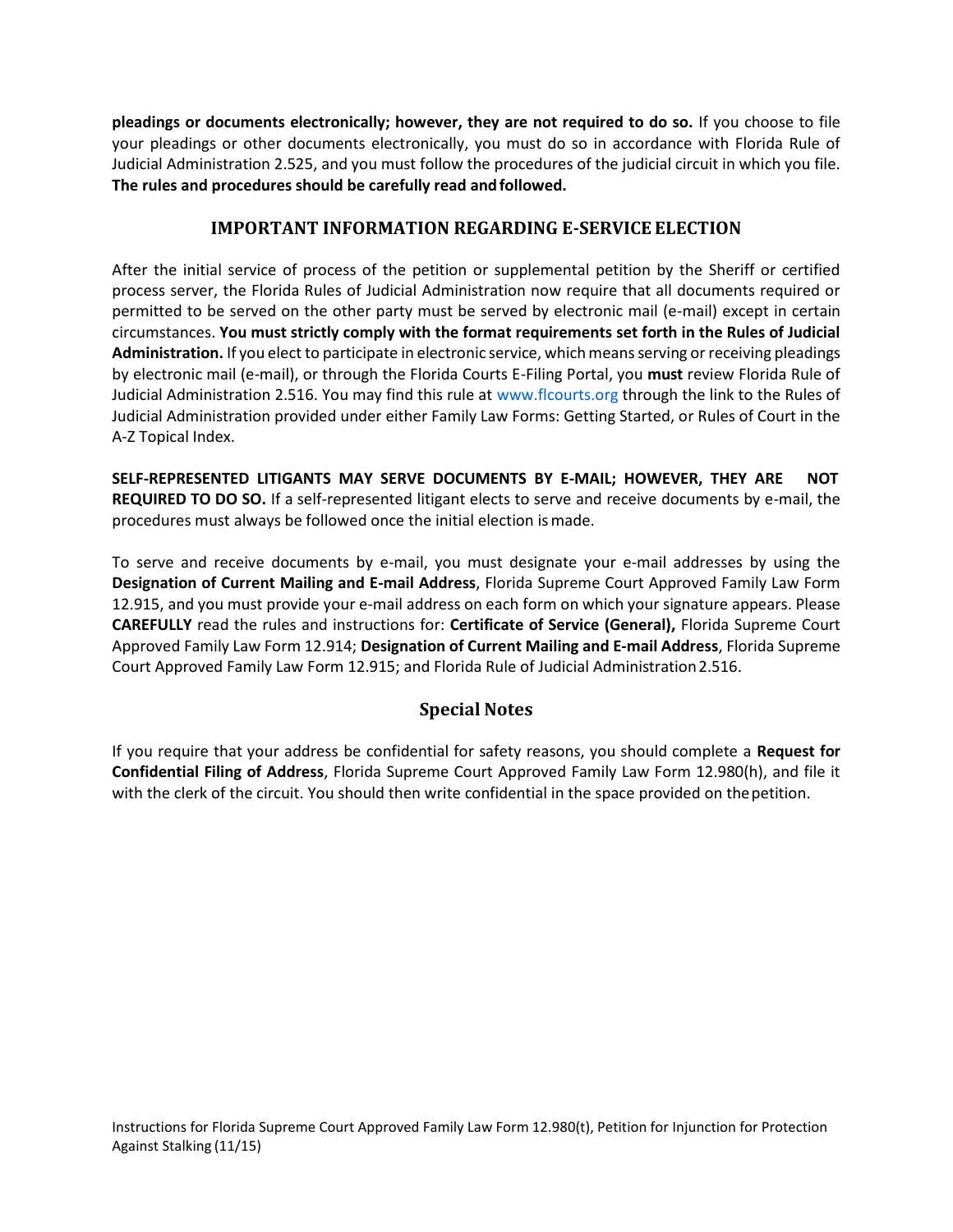| IN THE CIRCUIT COURT OF THE | JUDICIAL CIRCUIT, |
|-----------------------------|-------------------|
| IN AND FOR                  | COUNTY, FLORIDA   |
|                             |                   |
|                             | Case No.:         |
|                             | Division:         |
|                             |                   |
| Petitioner,                 |                   |
|                             |                   |
| and                         |                   |
|                             |                   |
|                             |                   |

Respondent,

## PETITION FOR INJUNCTION FOR PROTECTION AGAINST STALKING

I, *{full legal name}* being sworn, certify that the following statements are true:

### **SECTION I. PETITIONER**

(This section is about you. It must be completed; however, if you require that your address be confidential for safety reasons, you should complete and file a Request for Confidential Filing of Address, Florida Supreme Court Approved Family Law Form 12.980(h), and write confidential in the space provided on this form for your address and telephone number.)

1. Petitioner resides at the following address: {address, city, state, zip code} \_\_\_\_\_\_\_\_\_\_\_\_\_\_\_\_\_\_

### *{Indicate if applicable}*

Petitioner seeks an injunction for protection on behalf of a minor child. Petitioner is the parent or legal guardian of {full legal name} \_\_\_\_\_\_\_\_\_\_\_\_\_\_\_\_\_\_\_\_\_\_\_\_\_\_\_\_\_\_\_\_\_\_ a minor child who is living at home.

\_\_\_\_\_\_\_\_\_\_\_\_\_\_\_\_\_\_\_\_\_\_\_\_\_\_\_\_\_\_\_\_\_\_\_\_\_\_\_\_\_\_\_\_\_\_\_\_\_\_\_\_\_\_\_\_\_\_\_\_\_\_\_\_\_\_\_\_\_\_\_\_\_\_\_\_\_\_

\_\_\_\_\_\_\_\_\_\_\_\_\_\_\_\_\_\_\_\_\_\_\_\_\_\_\_\_\_\_\_\_\_\_\_\_\_\_\_\_\_\_\_\_\_\_\_\_\_\_\_\_\_\_\_\_\_\_\_\_\_\_\_\_\_\_\_\_\_\_\_\_\_\_\_\_\_\_

2. Petitioner's attorney's name, address, and telephone number is: \_\_\_\_\_\_\_\_\_\_\_\_\_

(If you do not have an attorney, write "none.")

#### **SECTION II. RESPONDENT**

(This section is about the person you want to be protected from. It must be completed.)

1. Respondent resides at the following address: {provide last known street address, city, state, and  $zip code$ }

\_\_\_\_\_\_\_\_\_\_\_\_\_\_\_\_\_\_\_\_\_\_\_\_\_\_\_\_\_\_\_\_\_\_\_\_\_\_\_\_\_\_\_\_\_\_\_\_\_\_\_\_\_\_\_\_\_\_\_\_\_\_\_\_\_\_\_\_\_\_\_\_\_\_\_\_\_\_

Florida Supreme Court Approved Family Law Form 12.980(t), Petition for Injunction for Protection Against Stalking (11/15)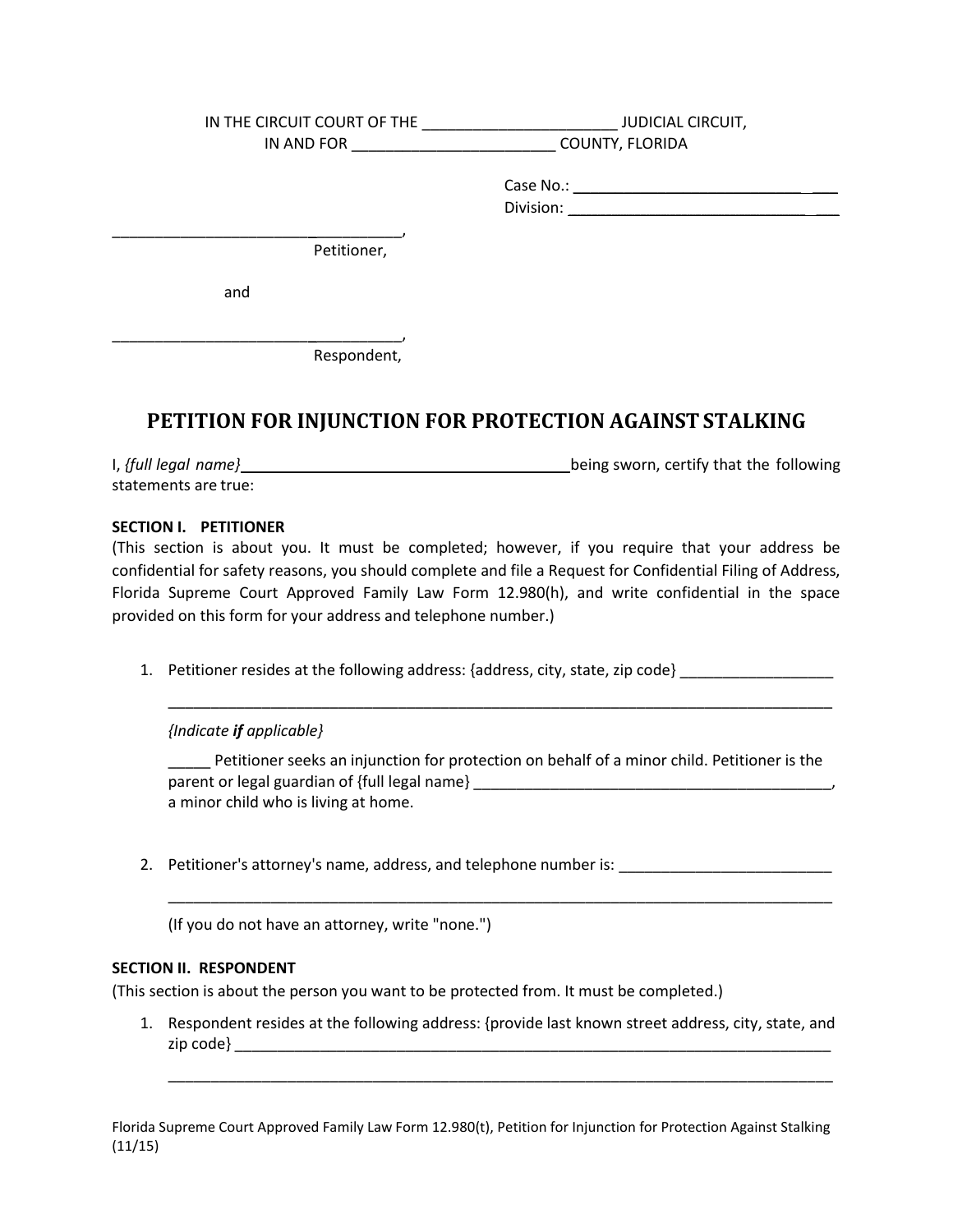- 2. Respondent's last known place of employment: \_\_\_\_\_\_\_\_\_\_\_\_\_\_\_\_\_\_\_\_\_\_\_\_\_\_\_\_\_\_\_\_ Employment address: \_\_\_\_\_\_\_\_\_\_\_\_\_\_\_\_\_\_\_\_\_\_\_\_\_\_\_\_\_\_\_\_\_\_\_\_\_\_\_\_\_\_\_\_\_\_\_\_\_\_\_\_\_\_\_\_\_\_\_\_ Working hours of Respondent: \_\_\_\_\_\_\_\_\_\_\_\_\_\_\_\_\_\_\_\_\_\_\_\_\_\_\_\_\_\_\_\_\_\_\_\_\_\_\_\_\_\_\_\_\_\_\_\_\_\_\_\_\_
- 3. Physical description of Respondent:

Race: Sex: Male Female Date of Birth: Height: \_\_\_\_\_\_ Weight: \_\_\_\_\_\_ Eye Color: \_\_\_\_\_\_ Hair Color: \_\_\_\_\_\_\_\_\_\_\_\_\_\_\_\_\_\_\_\_\_ Distinguishing marks and/or scars: \_\_\_\_\_\_\_\_\_\_\_\_\_\_\_\_\_\_\_\_\_\_\_\_\_\_\_\_\_\_\_\_\_\_\_\_\_\_\_\_\_\_\_\_\_\_\_\_\_\_ Vehicle: (make/model) \_\_\_\_\_\_\_\_\_\_ Color: \_\_\_\_\_ Tag Number (if known) \_\_\_\_\_\_\_\_\_\_\_\_\_\_\_\_\_\_\_

- 4. Other names Respondent goes by (aliases or nicknames): \_\_\_\_\_\_\_\_\_\_\_\_\_\_\_\_\_\_\_\_\_\_
- 5. Respondent's attorney's name, address, and telephone number is:

(If you do not know whether Respondent has an attorney, write "unknown." If Respondent does not have an attorney, write "none.")

\_\_\_\_\_\_\_\_\_\_\_\_\_\_\_\_\_\_\_\_\_\_\_\_\_\_\_\_\_\_\_\_\_\_\_\_\_\_\_\_\_\_\_\_\_\_\_\_\_\_\_\_\_\_\_\_\_\_\_\_\_\_\_\_\_\_\_\_\_\_\_\_\_\_\_\_\_\_

\_\_\_\_\_\_\_\_\_\_\_\_\_\_\_\_\_\_\_\_\_\_\_\_\_\_\_\_\_\_\_\_\_\_\_\_\_\_\_\_\_\_\_\_\_\_\_\_\_\_\_\_\_\_\_\_\_\_\_\_\_\_\_\_\_\_\_\_\_\_\_\_\_\_\_\_\_\_

### **SECTION III. CASE HISTORY AND REASON FOR SEEKING PETITION** (This section must be completed.)

1. Has Petitioner ever received or tried to get an injunction for protection against stalking against Respondent in this or any other court?

Yes No If yes, what happened in that case? *{Include case number, if known}* 

2. Has Respondent ever received or tried to get an injunction for protection against stalking against Petitioner in this or any other court?

Yes No If yes, what happened in that case? {Include case number, if known}

\_\_\_\_\_\_\_\_\_\_\_\_\_\_\_\_\_\_\_\_\_\_\_\_\_\_\_\_\_\_\_\_\_\_\_\_\_\_\_\_\_\_\_\_\_\_\_\_\_\_\_\_\_\_\_\_\_\_\_\_\_\_\_\_\_\_\_\_\_\_\_\_\_\_

3. Describe any other court case that is either going on now or that happened in the past between Petitioner and Respondent {include case number, if known}: \_\_\_\_\_\_\_\_\_\_\_\_\_\_\_\_\_\_\_\_\_

\_\_\_\_\_\_\_\_\_\_\_\_\_\_\_\_\_\_\_\_\_\_\_\_\_\_\_\_\_\_\_\_\_\_\_\_\_\_\_\_\_\_\_\_\_\_\_\_\_\_\_\_\_\_\_\_\_\_\_\_\_\_\_\_\_\_\_\_\_\_\_\_\_\_\_\_\_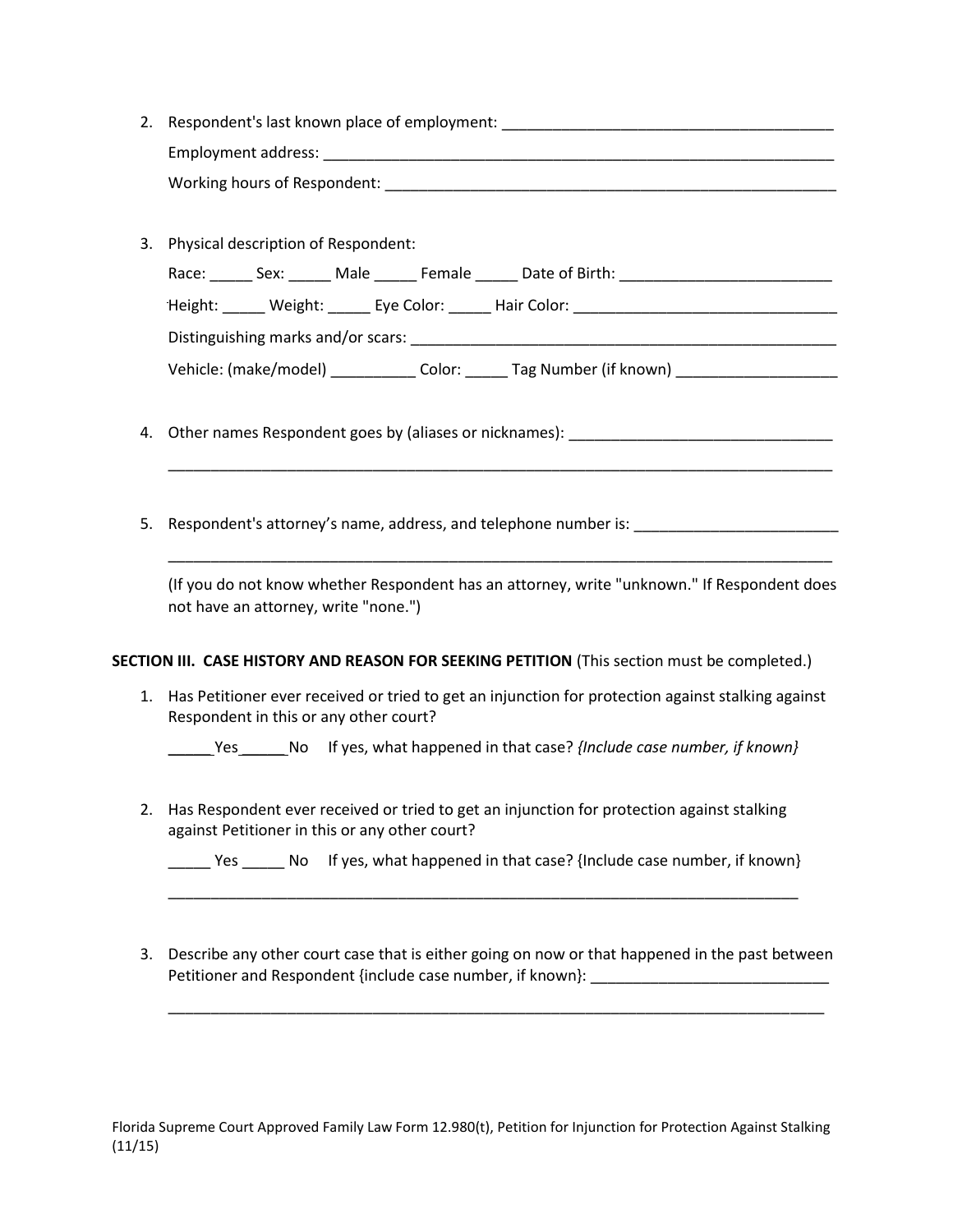- 4. Petitioner is a victim of stalking because Respondent has: *{please mark all sections that apply}*
	- a. \_\_\_\_\_\_\_ Committed stalking;
	- b. \_\_\_\_\_ Previously threatened, harassed, stalked, cyberstalked, or physically abused the Petitioner;
	- c. \_\_\_\_\_ Threatened to harm Petitioner or family members or individuals closely associated with Petitioner;
	- d. \_\_\_\_\_ Intentionally injured or killed a family pet;
	- e. \_\_\_\_\_ Used, or threatened to use, against Petitioner any weapons such as guns or knives;
	- f. \_\_\_\_\_ A criminal history involving violence or the threat or violence, if known;
	- g. \_\_\_\_\_ Another order of protection issued against him or her previously from another jurisdiction, if known;
	- h. \_\_\_\_\_ Destroyed personal property, including, but not limited to, telephones or other communication equipment, clothing, or other items belonging to Petitioner.
- 5. Below is a description of the specific incidents of stalking or cyberstalking: {for cyberstalking, please include a description of all evidence of contacts and/or threats made by Respondent in voice messages, texts, emails, or other electronic communication}

On {dates} The following incidents of stalking occurred at the following locations: *{the locations may include, but need not be limited to, a home, school, or place of employment}*

\_\_\_\_\_\_\_\_\_\_\_\_\_\_\_\_\_\_\_\_\_\_\_\_\_\_\_\_\_\_\_\_\_\_\_\_\_\_\_\_\_\_\_\_\_\_\_\_\_\_\_\_\_\_\_\_\_\_\_\_\_\_\_\_\_\_\_\_\_\_\_\_\_\_\_\_\_\_ \_\_\_\_\_\_\_\_\_\_\_\_\_\_\_\_\_\_\_\_\_\_\_\_\_\_\_\_\_\_\_\_\_\_\_\_\_\_\_\_\_\_\_\_\_\_\_\_\_\_\_\_\_\_\_\_\_\_\_\_\_\_\_\_\_\_\_\_\_\_\_\_\_\_\_\_\_\_ \_\_\_\_\_\_\_\_\_\_\_\_\_\_\_\_\_\_\_\_\_\_\_\_\_\_\_\_\_\_\_\_\_\_\_\_\_\_\_\_\_\_\_\_\_\_\_\_\_\_\_\_\_\_\_\_\_\_\_\_\_\_\_\_\_\_\_\_\_\_\_\_\_\_\_\_\_\_ \_\_\_\_\_\_\_\_\_\_\_\_\_\_\_\_\_\_\_\_\_\_\_\_\_\_\_\_\_\_\_\_\_\_\_\_\_\_\_\_\_\_\_\_\_\_\_\_\_\_\_\_\_\_\_\_\_\_\_\_\_\_\_\_\_\_\_\_\_\_\_\_\_\_\_\_\_\_ \_\_\_\_\_\_\_\_\_\_\_\_\_\_\_\_\_\_\_\_\_\_\_\_\_\_\_\_\_\_\_\_\_\_\_\_\_\_\_\_\_\_\_\_\_\_\_\_\_\_\_\_\_\_\_\_\_\_\_\_\_\_\_\_\_\_\_\_\_\_\_\_\_\_\_\_\_\_ \_\_\_\_\_\_\_\_\_\_\_\_\_\_\_\_\_\_\_\_\_\_\_\_\_\_\_\_\_\_\_\_\_\_\_\_\_\_\_\_\_\_\_\_\_\_\_\_\_\_\_\_\_\_\_\_\_\_\_\_\_\_\_\_\_\_\_\_\_\_\_\_\_\_\_\_\_\_ \_\_\_\_\_\_\_\_\_\_\_\_\_\_\_\_\_\_\_\_\_\_\_\_\_\_\_\_\_\_\_\_\_\_\_\_\_\_\_\_\_\_\_\_\_\_\_\_\_\_\_\_\_\_\_\_\_\_\_\_\_\_\_\_\_\_\_\_\_\_\_\_\_\_\_\_\_\_ \_\_\_\_\_\_\_\_\_\_\_\_\_\_\_\_\_\_\_\_\_\_\_\_\_\_\_\_\_\_\_\_\_\_\_\_\_\_\_\_\_\_\_\_\_\_\_\_\_\_\_\_\_\_\_\_\_\_\_\_\_\_\_\_\_\_\_\_\_\_\_\_\_\_\_\_\_\_

Please indicate here if you are attaching additional pages to continue these facts.

\_\_\_\_\_\_\_\_\_\_\_\_\_\_\_\_\_\_\_\_\_\_\_\_\_\_\_\_\_\_\_\_\_\_\_\_\_\_\_\_\_\_\_\_\_\_\_\_\_\_\_\_\_\_\_\_\_\_\_\_\_\_\_\_\_\_\_\_\_\_\_\_\_\_\_\_\_\_

#### **6. Additional Information**

Respondent owns, has, and/or is known to have guns or other weapons.

Describe weapon(s) and where they may be located, if known: \_\_\_\_\_\_\_\_\_\_\_\_\_\_\_\_\_\_\_\_\_

Florida Supreme Court Approved Family Law Form 12.980(t), Petition for Injunction for Protection Against Stalking (11/15)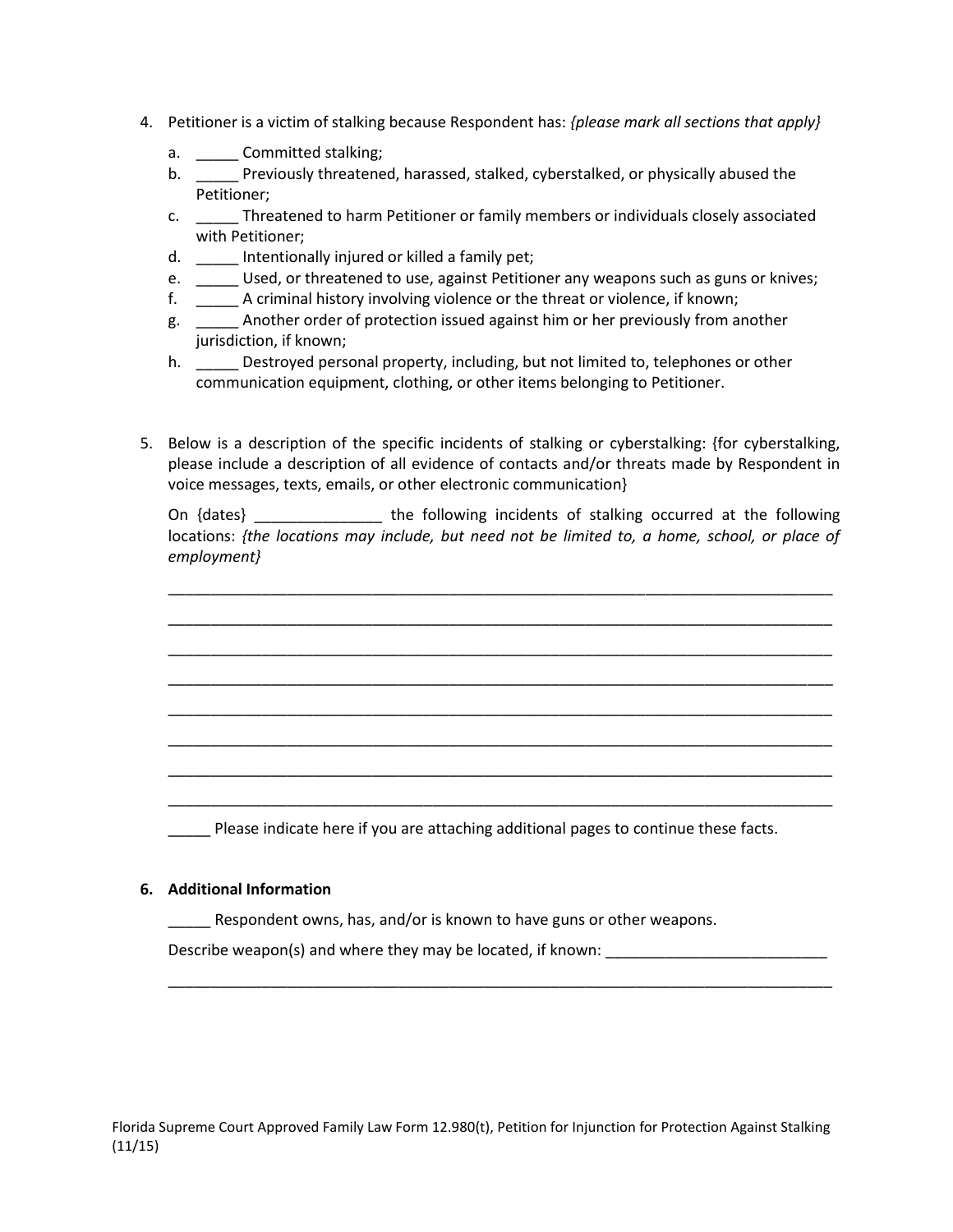### **SECTION IV. INJUNCTION** *{This section must becompleted}*

- 1. Petitioner asks the Court to enter a TEMPORARY INJUNCTION for protection against stalking that will be in place from now until the scheduled hearing in this matter, which will immediately restrain Respondent from committing any acts of stalking, and which will provide any terms the Court deems necessary for the protection of a victim of stalking, including any injunctions or directives to law enforcement agencies.
- 2. Petitioner asks the Court to enter, after a hearing has been held on this petition, a FINAL JUDGMENT for protection against stalking prohibiting Respondent from committing any acts of stalking against Petitioner and:
	- a. prohibiting Respondent from going to or within 500 feet of any place Petitioner lives, or to any specified place regularly frequented by Petitioner and any named family members or individuals closely associated with Petitioner; \_\_\_\_\_\_\_\_\_\_\_\_\_\_\_\_\_\_\_\_\_\_\_\_\_\_\_\_\_\_\_

\_\_\_\_\_\_\_\_\_\_\_\_\_\_\_\_\_\_\_\_\_\_\_\_\_\_\_\_\_\_\_\_\_\_\_\_\_\_\_\_\_\_\_\_\_\_\_\_\_\_\_\_\_\_\_\_\_\_\_\_\_\_\_\_\_\_\_\_\_\_\_

b. prohibiting Respondent from going to or within 500 feet of Petitioner's place(s) of employment or the school that Petitioner attends; the address of Petitioner's place(s) of employment and/or school is:

\_\_\_\_\_\_\_\_\_\_\_\_\_\_\_\_\_\_\_\_\_\_\_\_\_\_\_\_\_\_\_\_\_\_\_\_\_\_\_\_\_\_\_\_\_\_\_\_\_\_\_\_\_\_\_\_\_\_\_\_\_\_\_\_\_\_\_\_\_\_

- c. prohibiting Respondent from contacting Petitioner by telephone, mail, by e-mail, in writing, through another person, or in any other manner;
- d. ordering Respondent that he or she shall not have in his or her care, custody, possession, or control any firearm or ammunition;
- e. prohibiting Respondent from knowingly and intentionally going to or within 100 feet of Petitioner's motor vehicle, whether or not that vehicle is occupied;
- 3. Petitioner asks the Court to enter any other terms it deems necessary to protect Petitioner from stalking by Respondent.